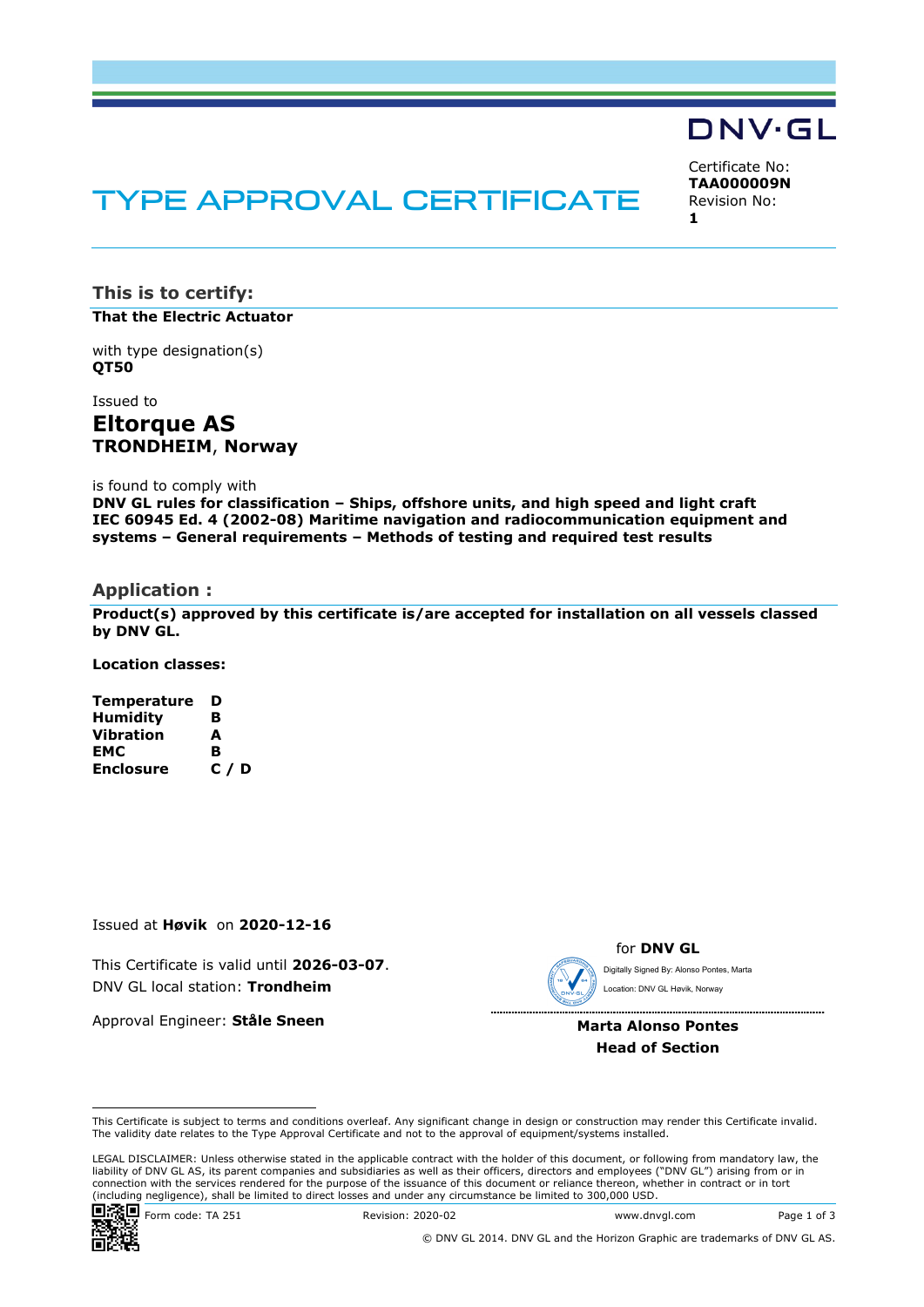Job Id: **262.1-021325-3** Certificate No: **TAA000009N** Revision No: **1** 

## **Product description**

QT50 is an electrical part-turn valve actuator for valves that demands an operating torque below 50 Nm.<br>Power Supply: 110-240 V AC 50/60 Hz  $110 - 240$  V AC 50/60 Hz

Operating Torque: Max. 50 Nm

#### Interface options as listed in table below.

| Actuator | Interface boards |
|----------|------------------|
| OT50 1.0 | QT50 1.0 Digital |
|          | QT50 1.0 CANopen |

Firmware versions:

| Interface type         | OT50  |
|------------------------|-------|
| CANopen (Fieldbus)     | 1.0.x |
| Digital (Open – Close) | 1.0.x |

# **Place of manufacture**

| Eltorque AS     | Eltorque Automation (Xiamen) Co., Ltd.                   |
|-----------------|----------------------------------------------------------|
| Verkstedvegen 4 | 5/7 Xinshidai building, No.1 Huli Da Dao, Huli District. |
| 7125 Vanvikan   | Xiamen, Fujian Province, Postcode: 361006                |
| Norway          | China                                                    |

### **Approval conditions**

The Type Approval covers hardware listed under Product description. When the hardware is used in applications to be classed by DNV GL, documentation for the actual application is to be submitted for approval by the manufacturer of the application system in each case. Reference is made to DNV GL rules for classification of ships Pt.4 Ch.9 Control and monitoring systems.

#### **Application/Limitation**

EMC in the range 2 GHz to 6 GHz according to DNVGL-CG-0339, December 2019 has not been documented. EMC up to 6 GHz must additionally be documented for installation on ships contracted for construction on or after 2022-01-01.

## **Type Approval documentation**

- [I-1] User manual: QT50, doc.no. 1321 rev. 2.0 dated 2018-09
- [I-2] Data sheet: QT50 Quarter-turn actuator, rev. 2.1 dated 2016-08-09
- [I-3] Drawing: QT50 Overview, rev. dated 2015-12-02
- [I-4] Nemko test report no. E15208.01, rev. 01 dated 2016-02-11
- Type approval renewal assessment report for TAA000009N, DNV GL Trondheim 2020-12-01

Type approval renewal assessment report for TAA000009N, DNV GL Xiamen 2020-12-09

#### **Tests carried out**

Applicable tests according to class guideline DNVGL-CG-0339, November 2016. Applicable tests for exposed equipment according to IEC 60945 Ed.4 (2002). Tested for IP6x, IPx6 and IPx8 down to 10 m for 72 h according to IEC 60529 Ed.2.2 (2013).

## **Marking of product**

- Actuator model name
- Interface type
- Manufacturer name
- Serial number
- Input power ratings